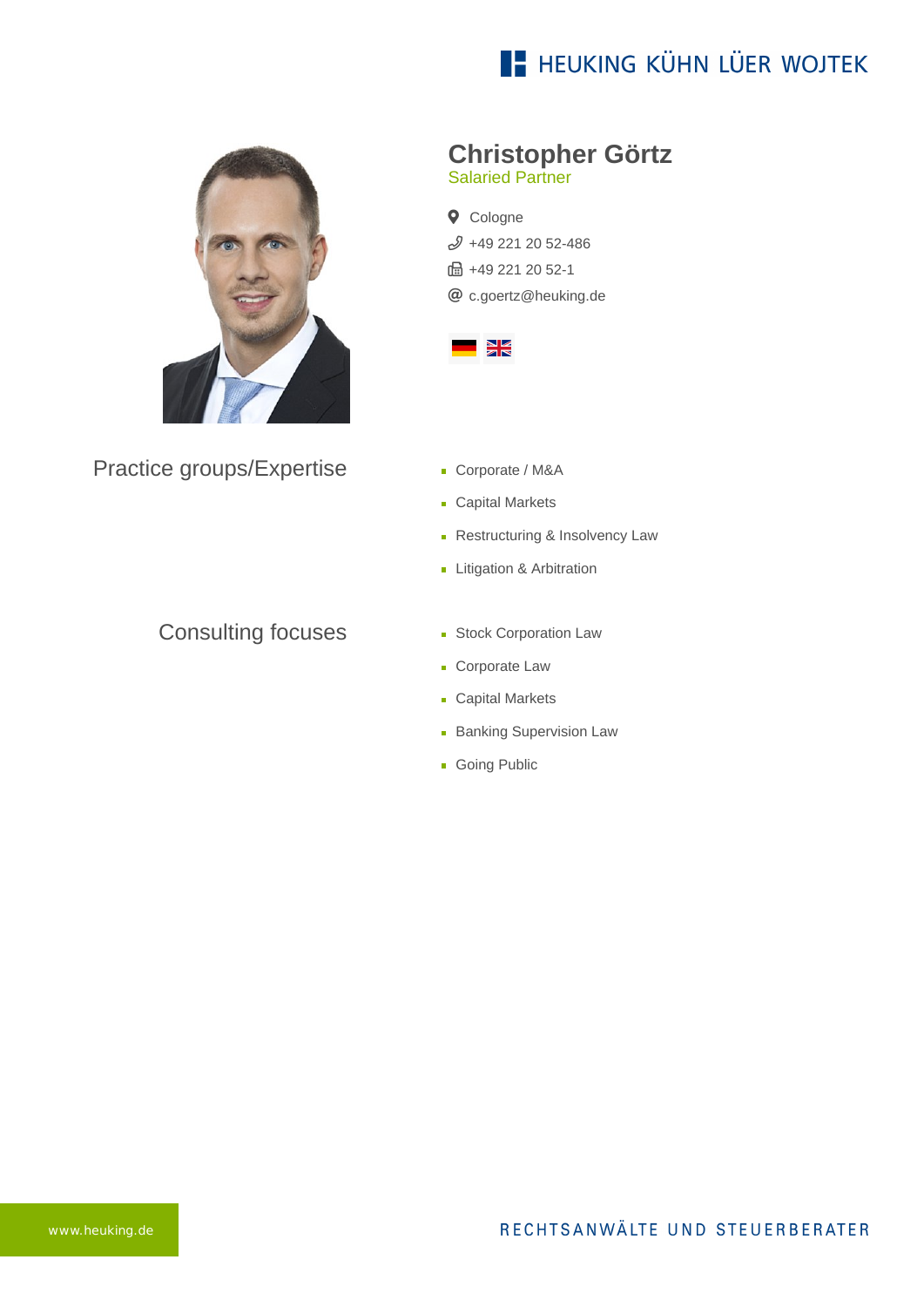# **E- HEUKING KÜHN LÜER WOJTEK**

| Vita                | <b>Admitted</b><br>since 2013                                                                                                       |
|---------------------|-------------------------------------------------------------------------------------------------------------------------------------|
|                     | <b>Education and former activities</b><br>Lawyer at CMS Hasche Sigle in Cologne, Germany<br>2013 - 2014                             |
|                     | Research Assistant at PwC Legal in Duesseldorf,<br>Germany<br>$2011 - 2013$                                                         |
|                     | Legal Trainee at the Higher Regional Court of Cologne<br>2011 - 2013                                                                |
|                     | Research Assistant at the Chair for Civil Law, Corporate<br>and Commercial Law in Bochum, Germany<br>2007 - 2011                    |
|                     | Lawstudent at the University of Duesseldorf (First State<br>Examination)<br>2007                                                    |
| <b>Affiliations</b> | • Bar Association Cologne                                                                                                           |
|                     | International Bar Association (IBA)                                                                                                 |
| <b>References</b>   | - Heuking advises on first Scale IPO in 2022                                                                                        |
|                     | - Convertible bond as electronic security: Heuking Kühn Lüer<br>Wojtek advises artec technologies AG on innovative pilot<br>project |
|                     | • Enapter places capital increase with Heuking                                                                                      |
|                     | KlickOwn/iFunded agrees strategic partnership with<br>PlanetHome Group                                                              |

**-** [Heuking advises ETERNA on reorganization](https://www.heuking.de/en/lawyers/detail/pdf-download.html?lawyer=561&cHash=4fe1c89063d978036d29b84319fc0f7a)